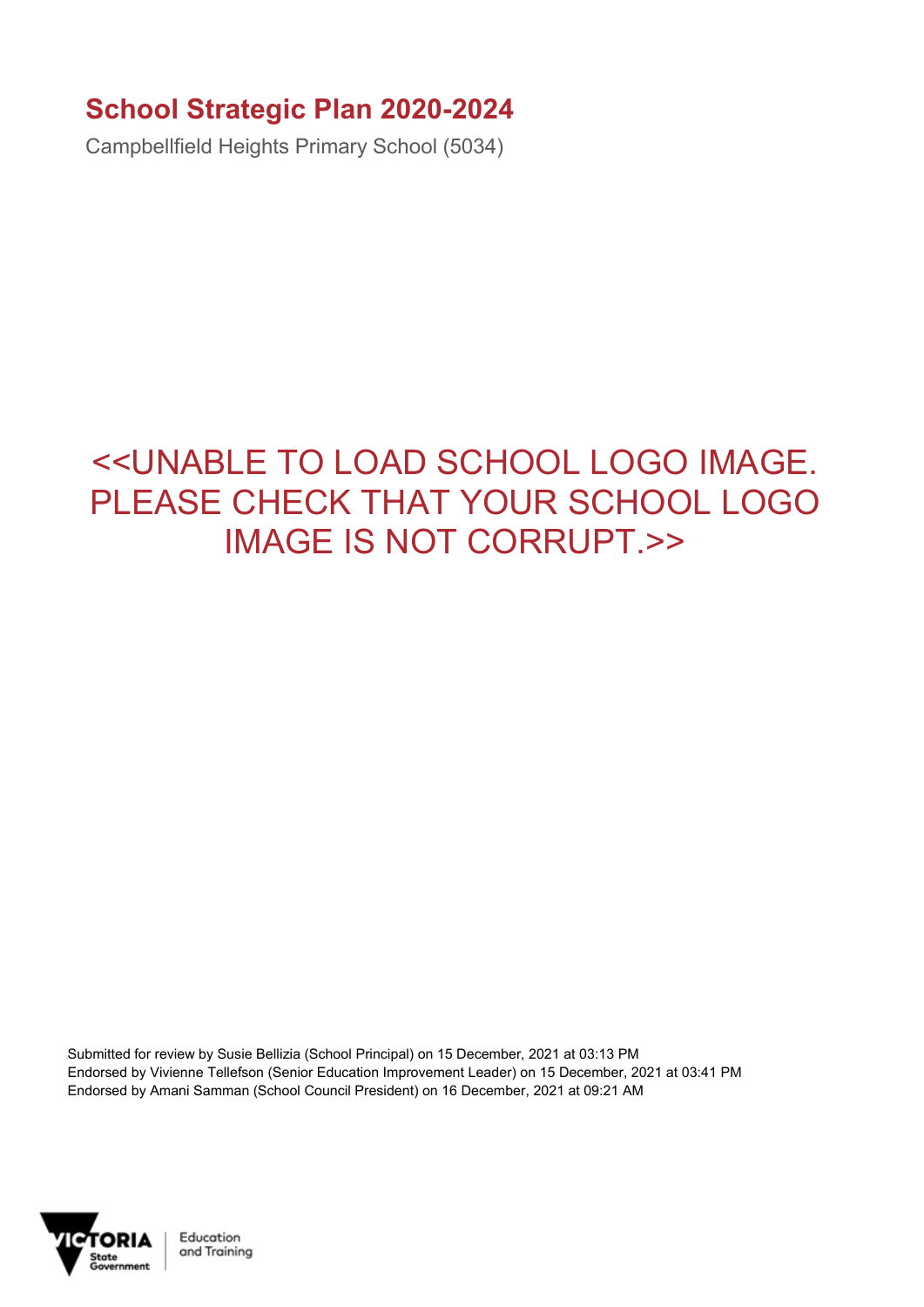## **School Strategic Plan - 2020-2024**

Campbellfield Heights Primary School (5034)

| <b>School vision</b>        | Campbellfield Heights Primary School's vision is to provide a safe, supportive and inclusive environment that empowers all students<br>to have agency and success in their learning and to contribute positively as active citizens within their community.                                                                                                                                                                                                                                                                                                                                                                                                                                                                                                                                                                                                                                                                                                                                                                             |
|-----------------------------|-----------------------------------------------------------------------------------------------------------------------------------------------------------------------------------------------------------------------------------------------------------------------------------------------------------------------------------------------------------------------------------------------------------------------------------------------------------------------------------------------------------------------------------------------------------------------------------------------------------------------------------------------------------------------------------------------------------------------------------------------------------------------------------------------------------------------------------------------------------------------------------------------------------------------------------------------------------------------------------------------------------------------------------------|
| <b>School values</b>        | Our school values of Successful Learners, Respect, Safety and Responsibility, have been developed via the implementation of our<br>School Wide Positive Behaviour Support Framework.                                                                                                                                                                                                                                                                                                                                                                                                                                                                                                                                                                                                                                                                                                                                                                                                                                                    |
|                             | At CHPS we are committed to developing safe, respectful, responsible and successful learners by promoting a stimulating, positive<br>and inclusive climate/environment.                                                                                                                                                                                                                                                                                                                                                                                                                                                                                                                                                                                                                                                                                                                                                                                                                                                                 |
| <b>Context challenges</b>   | Through the self-evaluation and review process, the school's key context challenges over the past 4-year period include:<br>*Declining enrolments due to location. Campbellfield Heights PS boundaries include the Merri Creek, Hume Highway and industrial<br>areas, which limits housing availability and population growth.<br>*Continuing to deliver the curriculum, experiences and programs for the diverse learning and wellbeing needs of the school<br>community, including a high percentage of EAL/D students. The school also has a percentage of refugees, PSDMS funded students<br>and Indigenous students, who require individual education plans.<br>*Parent participation in learning due to language and cultural barriers. Campbellfield Heights PS has a high parent participation rate<br>in events and would like to extend this to learning so that parents are equipped with ways to provide learning opportunities at home<br>to create connections between learning at school and learning outside of school. |
| Intent, rationale and focus | Intent: Improve student outcomes and maximise learning growth and achievement of all students in literacy and numeracy.<br>Rationale: An analysis of the school's NAPLAN and school-based benchmarking data identifies a high proportion of students<br>demonstrating low to medium growth and limited achievement in top two bands. Additionally, the school's Panorama Report<br>indicates lower growth compared to like-schools.<br>Focus:<br>Embed an Instructional model consistently across the school.<br>Build teacher capability to utilise data and a range of assessment strategies to teach to a student's point of learning.<br>Implement high-impact teaching strategies.<br>Build teacher capacity to differentiate the learning to meet individual need.<br>Intent: Improve student engagement, agency and voice in their learning.<br>Rationale: There is significant opportunity to develop greater student agency in learning. Student agency builds the critical thinking                                           |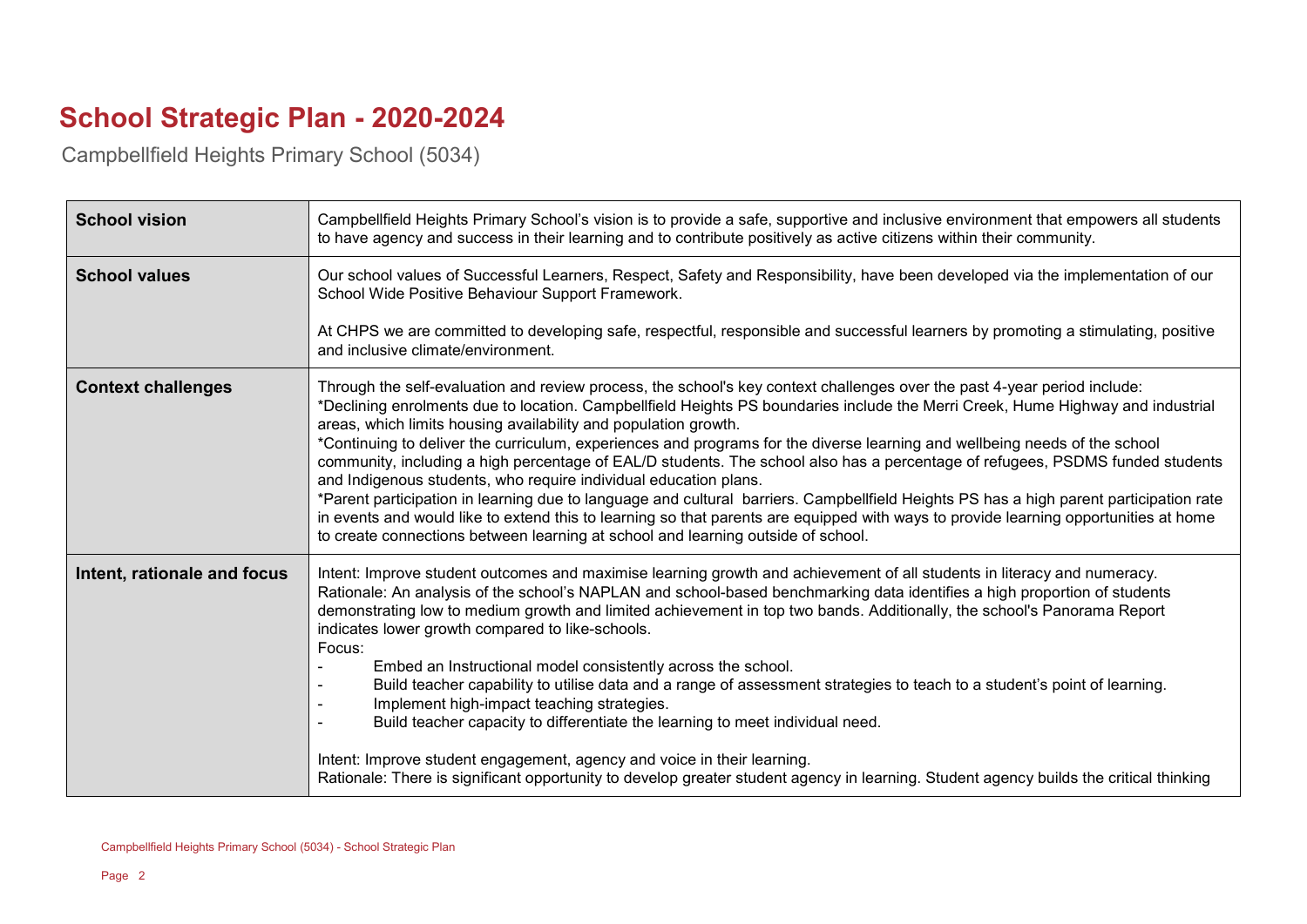| and problem solving skills and a deeper understanding of content students need to thrive.<br>Focus:                                                                                                                                                                                                                                              |
|--------------------------------------------------------------------------------------------------------------------------------------------------------------------------------------------------------------------------------------------------------------------------------------------------------------------------------------------------|
| Develop and implement a school wide framework for student voice and agency.<br>Build teacher capacity to understand and apply metacognitive practices and evidence based high impact teaching strategies.<br>Develop and implement whole school approaches to inclusion focusing on student engagement in learning.                              |
| Intent: Improve student learning through enhanced parent engagement.<br>Rationale: The community have a strong desire to be involved in supporting learning at the school and to be provided with<br>opportunities for parent engagement within classrooms.<br>Focus:<br>Enhance learning partnerships between the students, staff and families. |
| Develop methods of communication and establish meaningful partnerships with parents/carers.                                                                                                                                                                                                                                                      |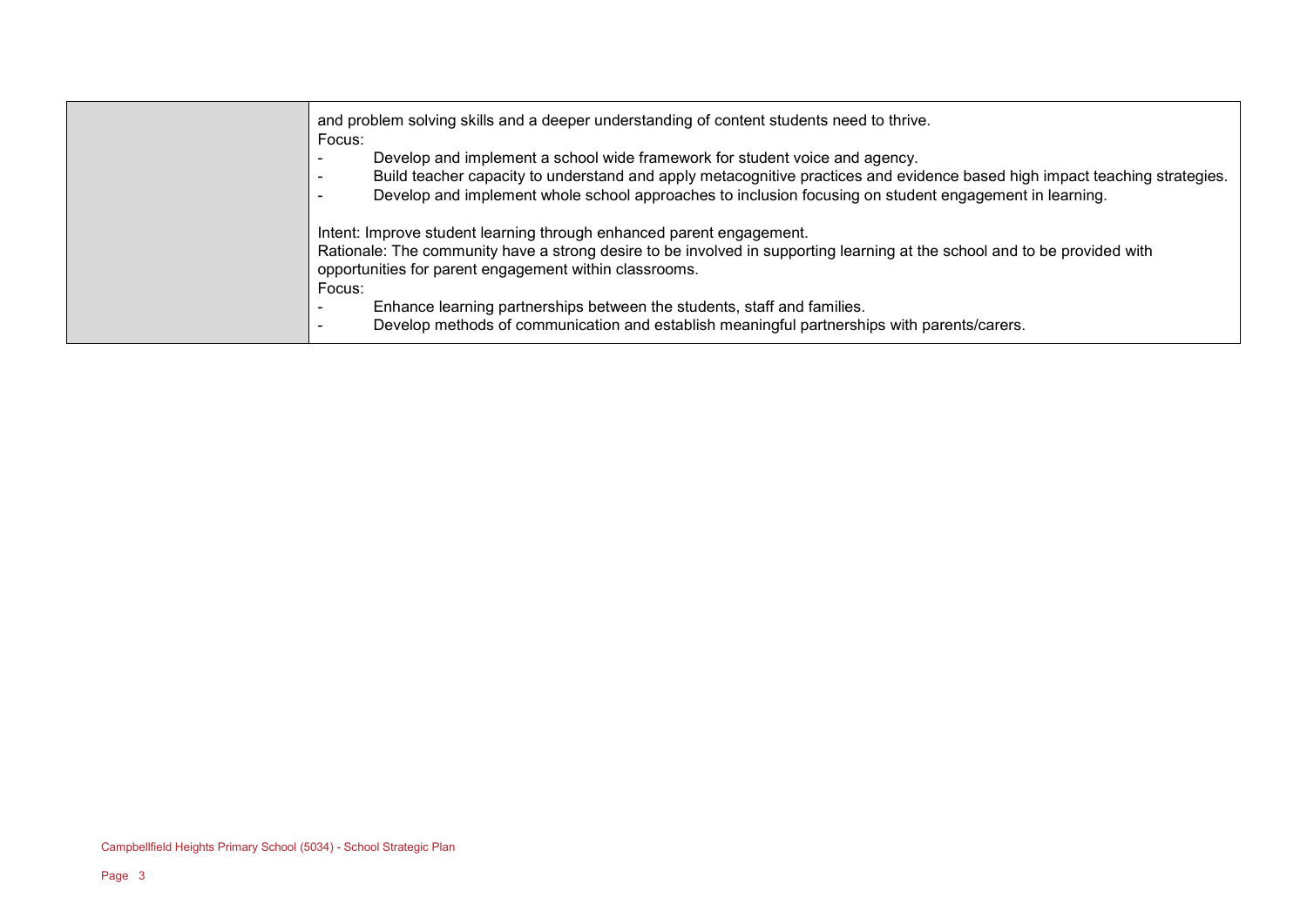## **School Strategic Plan - 2020-2024**

Campbellfield Heights Primary School (5034)

| Goal 1     | Improve student outcomes and maximise learning growth and achievement of all students in literacy and numeracy. |
|------------|-----------------------------------------------------------------------------------------------------------------|
| Target 1.1 | Increase NAPLAN reading Year 3 top 2 bands from 17 per cent in 2019 to 37 per cent or above by 2024.            |
| Target 1.2 | Increase NAPLAN reading Year 5 top 2 bands from 0 per cent in 2019 to 10 per cent or above by 2024.             |
| Target 1.3 | Increase NAPLAN numeracy Year 3 top 2 bands from 22 per cent in 2019 to 32 per cent or above by<br>2024.        |
| Target 1.4 | Increase NAPLAN numeracy Year 5 top 2 bands from 0 per cent in 2019 to 10 per cent or above by 2024.            |
| Target 1.5 | To increase Numeracy At and Above Benchmark Growth Year 3-5 from 70 per cent in 2019 to 73 per cent in<br>2024. |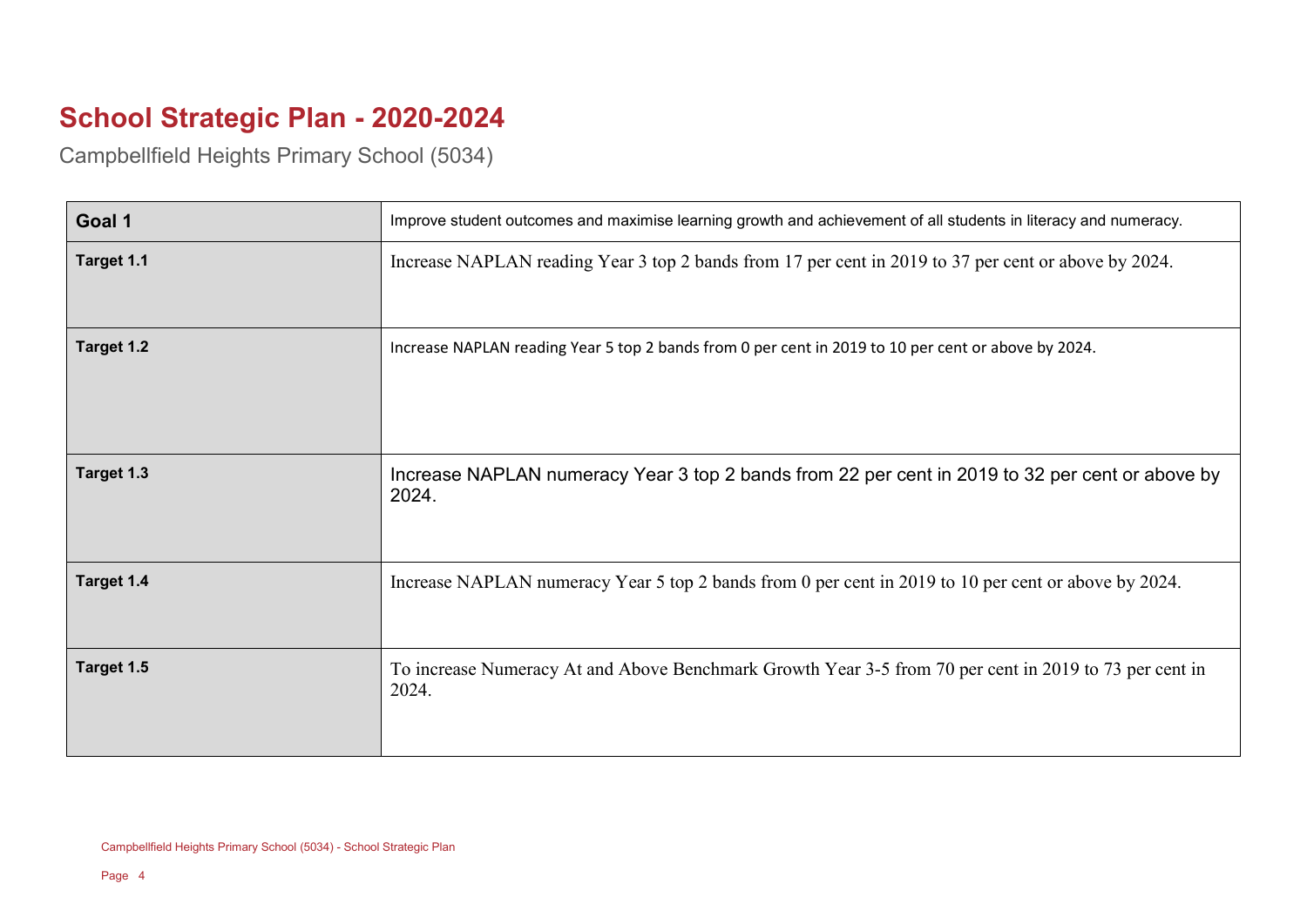| Target 1.6                                                                               | To increase Reading Above Benchmark Growth Year 3-5 from 6 per cent in 2019 to 16 per cent in 2024.                                                                                                                          |
|------------------------------------------------------------------------------------------|------------------------------------------------------------------------------------------------------------------------------------------------------------------------------------------------------------------------------|
| Target 1.7                                                                               | To increase the percentage of Equity Funded students achieving middle relative growth in reading at year 5 from 36 per<br>cent in 2019 to 44 per cent in 2024.                                                               |
|                                                                                          | To increase the percentage of Equity Funded students achieving high relative growth in reading at year 5 from 0 per cent<br>in 2019 to 10 per cent in 2024.                                                                  |
| <b>Key Improvement Strategy 1.a</b><br><b>Building practice excellence</b>               | Embed an Instructional model consistently across the school.                                                                                                                                                                 |
| <b>Key Improvement Strategy 1.b</b><br>Evaluating impact on learning                     | Build teacher capability to utilise data and a range of assessment strategies to teach to a student's point of learning.                                                                                                     |
| <b>Key Improvement Strategy 1.c</b><br>Evidence-based high-impact teaching<br>strategies | Implement high-impact teaching strategies.                                                                                                                                                                                   |
| <b>Key Improvement Strategy 1.d</b><br><b>Building practice excellence</b>               | Build teacher capacity to differentiate the learning to meet individual need.                                                                                                                                                |
| Goal 2                                                                                   | Improve student engagement, agency and voice in their learning.                                                                                                                                                              |
| Target 2.1                                                                               | By 2024 positive responses in the Attitudes to School survey Years 4 - 6 will increase for:                                                                                                                                  |
|                                                                                          | • Motivation and interest from 84 per cent (2019) to 87 per cent (2024)<br>• Student voice and agency from 81 per cent (2019) to 84 per cent (2024)<br>• Respect for Diversity from 78 per cent (2019) to 81 per cent (2024) |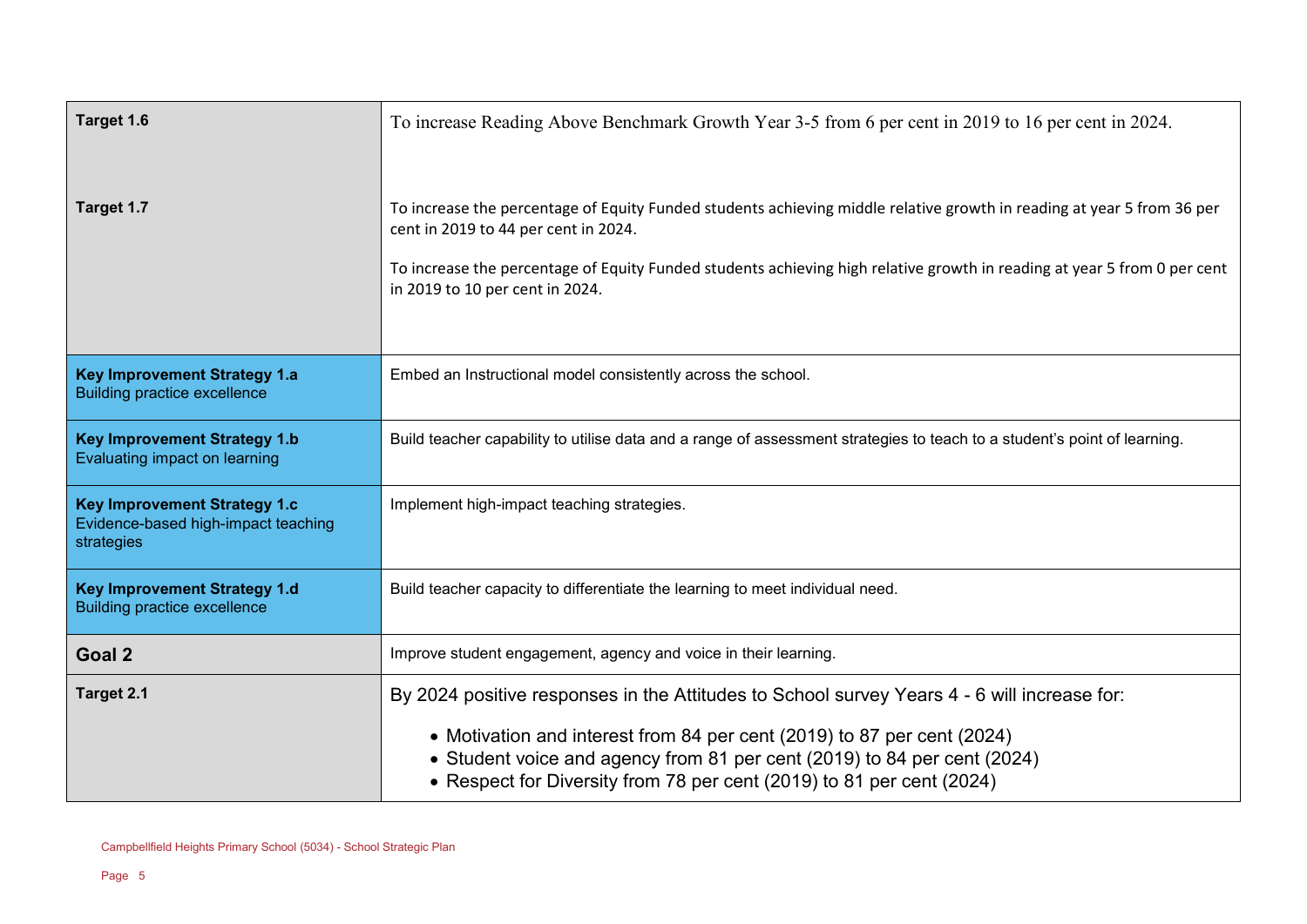|                                                                                         | • Sense of confidence from 84 per cent (2019) to 87 per cent (2024)                                                                                                                                                                                                                                                                                                                                                                                                                                                                                                                                                                                                |
|-----------------------------------------------------------------------------------------|--------------------------------------------------------------------------------------------------------------------------------------------------------------------------------------------------------------------------------------------------------------------------------------------------------------------------------------------------------------------------------------------------------------------------------------------------------------------------------------------------------------------------------------------------------------------------------------------------------------------------------------------------------------------|
| Target 2.2                                                                              | By 2024 positive responses in the School Staff Survey (Prim/Teach) will increase for:<br>• Academic Emphasis from 37 per cent to (2019) to 45 per cent (2024)<br>• Collective Efficacy from 48 per cent (2019) to 56 per cent (2024)<br>• Promote student ownership of learning from 79 per cent (2019) to 82 per cent (2024)<br>• Understand formative assessment from 86 per cent (2019) to 89 per cent (2024)<br>• Use high impact teaching strategies from 64 per cent (2019) to 69 per cent (2024)<br>• Use student feedback  from 64 per cent (2019) to 69 per cent (2024)<br>• Understand how to analyse data from 64 per cent (2019) to 69 per cent (2024) |
| Target 2.3                                                                              | By 2024 positive responses in the Parent Opinion Survey will increase for:<br>• Effective teaching from 91 per cent (2019) to 94 per cent (2024)                                                                                                                                                                                                                                                                                                                                                                                                                                                                                                                   |
| Target 2.4                                                                              | To decrease the number of 20 plus days from 30 per cent of students in 2019 to below 20 per cent of students in<br>2024.                                                                                                                                                                                                                                                                                                                                                                                                                                                                                                                                           |
| <b>Key Improvement Strategy 2.a</b><br>Empowering students and building school<br>pride | Develop and implement a school wide framework for student voice and agency.                                                                                                                                                                                                                                                                                                                                                                                                                                                                                                                                                                                        |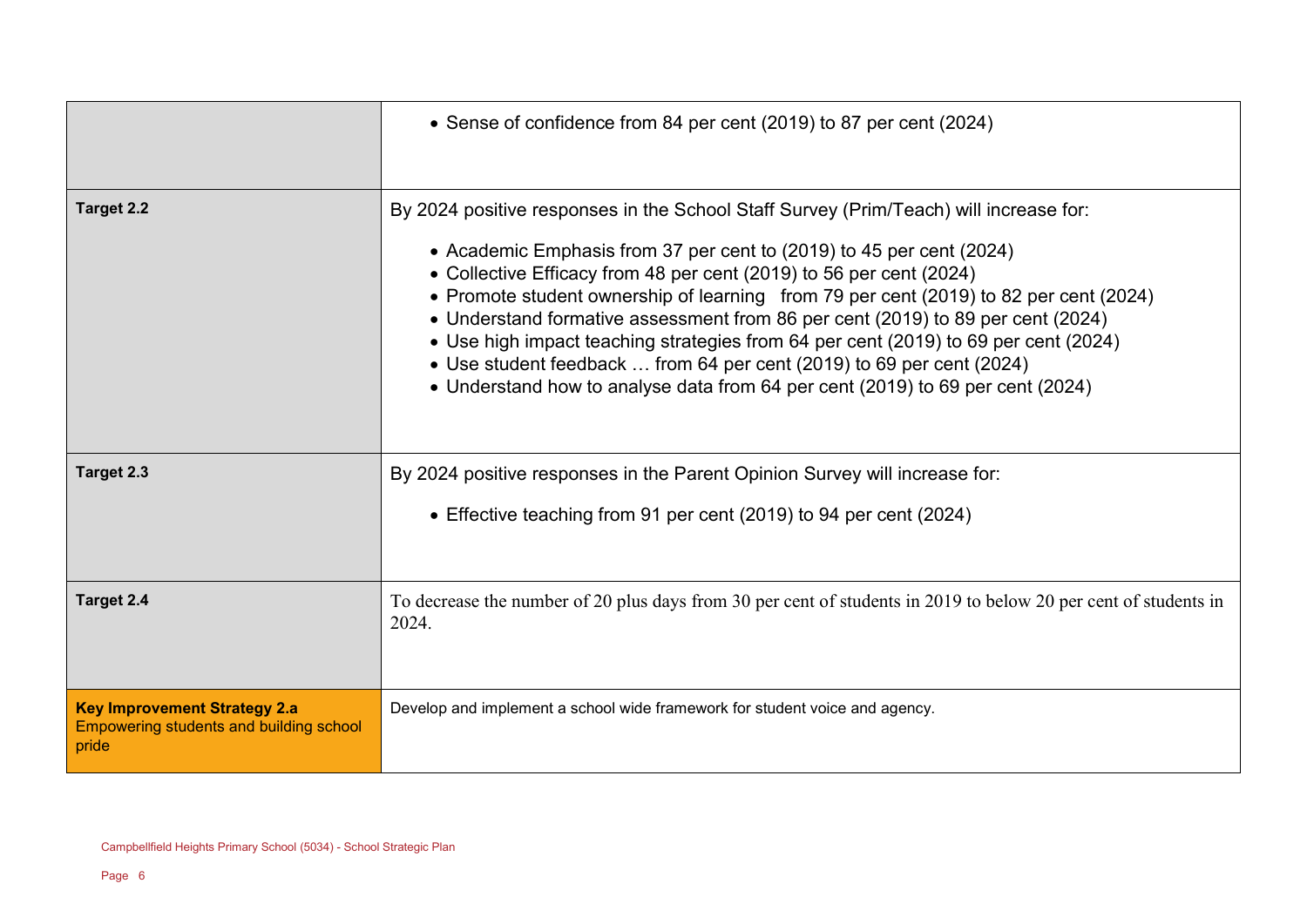| <b>Key Improvement Strategy 2.b</b><br>Intellectual engagement and self-<br>awareness         | Build teacher capacity to understand and apply metacognitive practices and evidence based high impact teaching<br>strategies.                                                                                                                                 |
|-----------------------------------------------------------------------------------------------|---------------------------------------------------------------------------------------------------------------------------------------------------------------------------------------------------------------------------------------------------------------|
| <b>Key Improvement Strategy 2.c</b><br>Setting expectations and promoting<br><i>inclusion</i> | Develop and implement whole school approaches to inclusion focussing on student engagement in learning.                                                                                                                                                       |
| Goal 3                                                                                        | Improve student learning through enhanced parent engagement.                                                                                                                                                                                                  |
| Target 3.1                                                                                    | By 2024 positive responses in the School Staff Survey (Prin/Teach) will increase for:<br>• Trust in students and parents from 35 per cent (2019) to 43 per cent (2024)<br>• Parent and community involvement from 41 per cent in (2019) to 49 per cent (2024) |
| Target 3.2                                                                                    | By 2024, Positive responses in the Parent Opinion Survey will increase for:<br>• Parent participation and involvement from 79 per cent (2019) to 82 per cent (2024)                                                                                           |
| Key Improvement Strategy 3.a<br><b>Building communities</b>                                   | Enhance learning partnerships between the students, staff and families.                                                                                                                                                                                       |
| <b>Key Improvement Strategy 3.b</b><br>Parents and carers as partners                         | Develop methods of communication and establish meaningful partnerships with parents/carers.                                                                                                                                                                   |